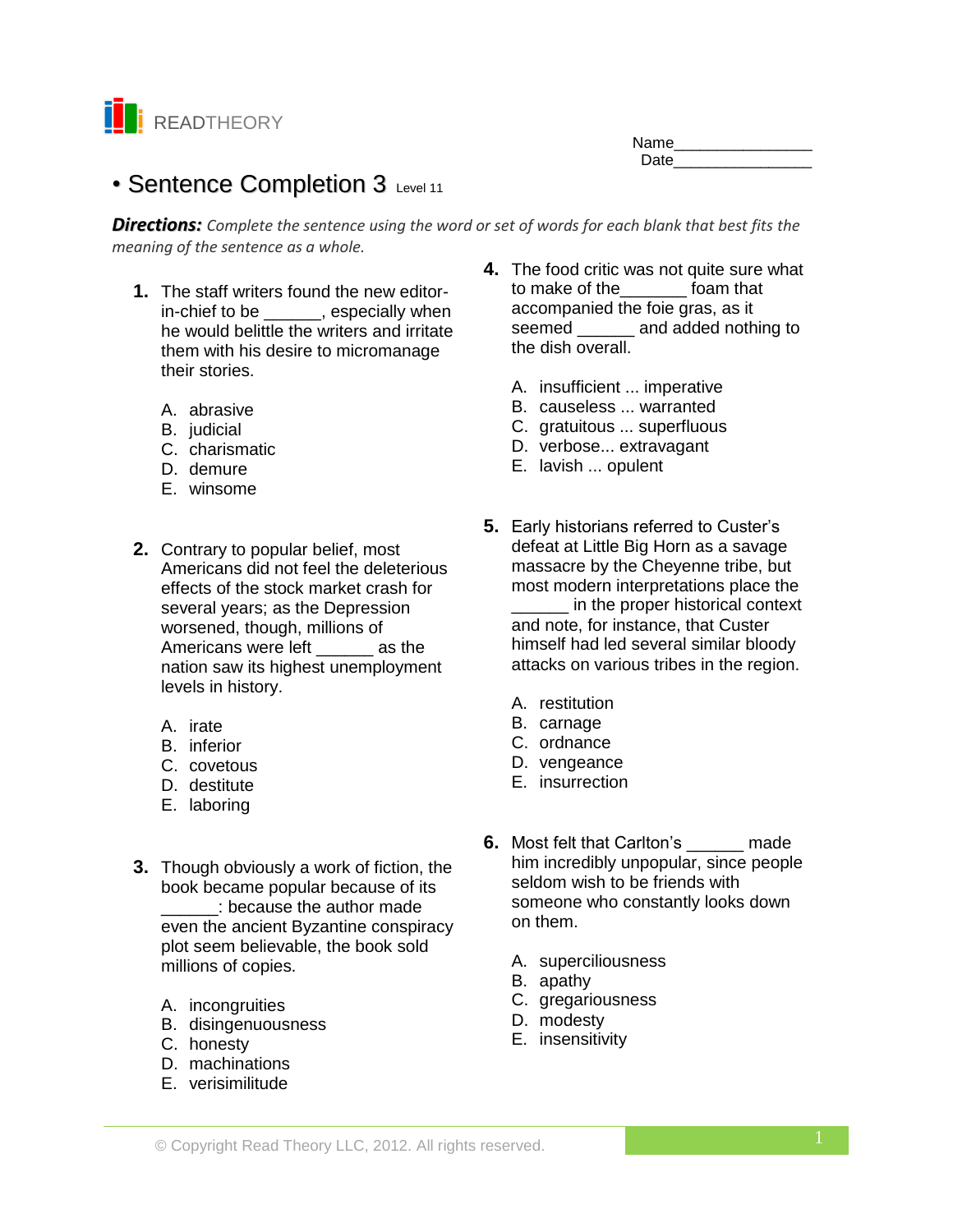# **Answers and Explanations**

### **1) A**

To figure out what the missing word is, try to predict its definition by using keywords from the prompt. Here, the keywords are "belittle" and "irritate," two words that describe the actions of the "new editor-in-chief." The missing word describes how others found the editor to be, so it make it clear that the writers did not like the editor's style and found him disagreeable and annoying, since most would be annoyed by someone who would "irritate them." Because *abrasive* means annoying or causing ill will, choice **(A)** is correct.

**(B)** is incorrect because *judicial* means fair. The prompt indicates that the writers found the editor to be belittling and irritating. These qualities are not indicative of someone who is fair.

**(C)** is incorrect because *charismatic* means likeable, which is the exact opposite of how the prompt describes the editor-inchief.

**(D)** is incorrect because *demure* means shy and modest, not words that would describe an editor known to "belittle" or insult his writers.

**(E)** is incorrect because *winsome* means charming, which is the exact opposite of how the prompt describes the editor-in-chief.

# **2) D**

To figure out what the missing word is, try to predict its definition by using keywords from the prompt. In this prompt, the keywords are "deleterious effects" and "highest unemployment rates." Both of these are effects of the Depression and stock market crash, and no part of the prompt implies there were positive effects of either, as the prompt simply calls into question when the effects were felt. Thus, the missing word must also be one that refers to the harmful or "deleterious" effects of the Depression. The missing word must also specifically refer to poverty, given that the immediate cause of the missing word is a high unemployment rate. Because the unemployed do not earn income, they descend into poverty. Thus, choice **(D)** is the best choice, as *destitute* means impoverished.

**(A)** is incorrect because *irate* means extremely angry. While many people probably were angry during the Depression, the prompt does not suggest that this is a fact. The prompt only focuses on unemployment and other "deleterious effects" of the Depression.

**(B)** is incorrect because *inferior* means less than adequate. In context, this would imply that the Americans experiencing the Depression were themselves not adequate, though the prompt really means to suggest that Americans were left with an inadequate amount of money.

**(C)** is incorrect because *covetous* means greedy. The prompt does not imply that the Americans in question were greedy but that they, instead, did not have the ability to meet basic needs.

**(E)** is incorrect because *laboring* means working, though the prompt implies that few had jobs, "as the nation saw its highest unemployment levels in history."

#### **3) E**

To figure out what the missing word is, try to predict its definition by using keywords from the prompt. Here, the key word is "believable," which comes in the clause that follows the colon. Colons are used to separate explanatory information from the rest of a sentence, so everything that comes after the colon in this sentence elaborates on the missing word. The missing word must, thus, refer to the fact that the book is believable despite the fact that the book is a work of fiction. Choice **(E)** provides a word that works in context, as *verisimilitude* means the appearance of truth or believability.

**(A)** is incorrect because *incongruities* are things that do not fit together or are inconsistent. Inconsistencies do not make a novel popular and generally do not add to a book's believability.

**(B)** is incorrect because *disingenuousness* is insincerity. This is not a quality that would contribute to a book's believability.

**(C)** is incorrect because *honesty* is candor or sincerity. While the prompt makes it clear the author wrote the book to be "believable," it does not say that the book is a true story or one full of sincerity.

**(D)** is incorrect because *machinations* are crafty schemes. This word could describe the plot of the novel, but it would not explain why it was successful, since the book's success depended on the book being "believable," not on the crafty schemes in its plot.

# **4) C**

To figure out what the missing words are, try to predict their definitions by using keywords from the prompt. Here, the keywords for both missing words are "added nothing to the dish overall." This phrase describes the "foam" as unnecessary to the taste or appearance of the meal, and, since the first missing word describes the foam and the second what the foam "seemed" to be, both words should imply that the foam was unnecessary. Therefore, choice **(C)** is the correct answer, since it provides two words that work in context: *gratuitous* means added without justification, while *superfluous* means unnecessary.